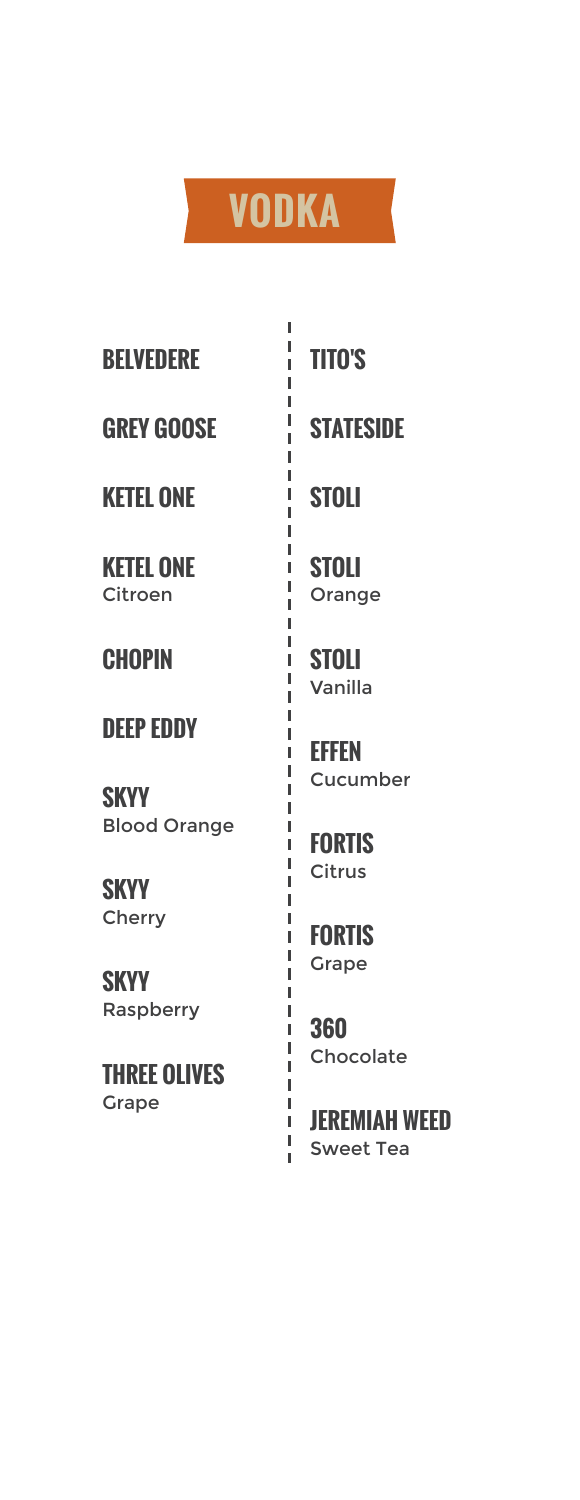#### **RUM**

I I Ĭ. Ï I I. ľ ľ ľ Ĭ. I I Ĭ. I

**GOSLINGS** Black Seal

**RON ZACAPA** 23 year **KRAKEN** Black Spiced

**MOUNT GAY**

**MYERS**

**BACARDI CAPTAIN MORGAN MALIBU** Coconut **CRUZAN** Dark **Dark CRUZAN**<br>Dark **CRUZAN** Guava

## **TEQUILA**

I I I I Ï I I

I Ī Ï I Ï I I Ï I I Ī Ī I Ï Ï Ï I I Ï Ï

**HORNITOS** Plata

**MILAGRO** Silver

**HERRADURA** Silver

**CASA NOBLE** Blanco

**PATRÓN** Silver

**MILAGRO** Reposado

**MILAGRO** Select Reposado

**CORRALEJO** Reposado

**HERRADURA** Reposado

**CASAMIGOS** Resposada **PATRÓN** Reposado **PATRÓN** Añejo **DON JULIO** Añejo **DON JULIO** 1942 Añejo **CUERVO** Gold **1800** Coconut

**PATRÓN** Café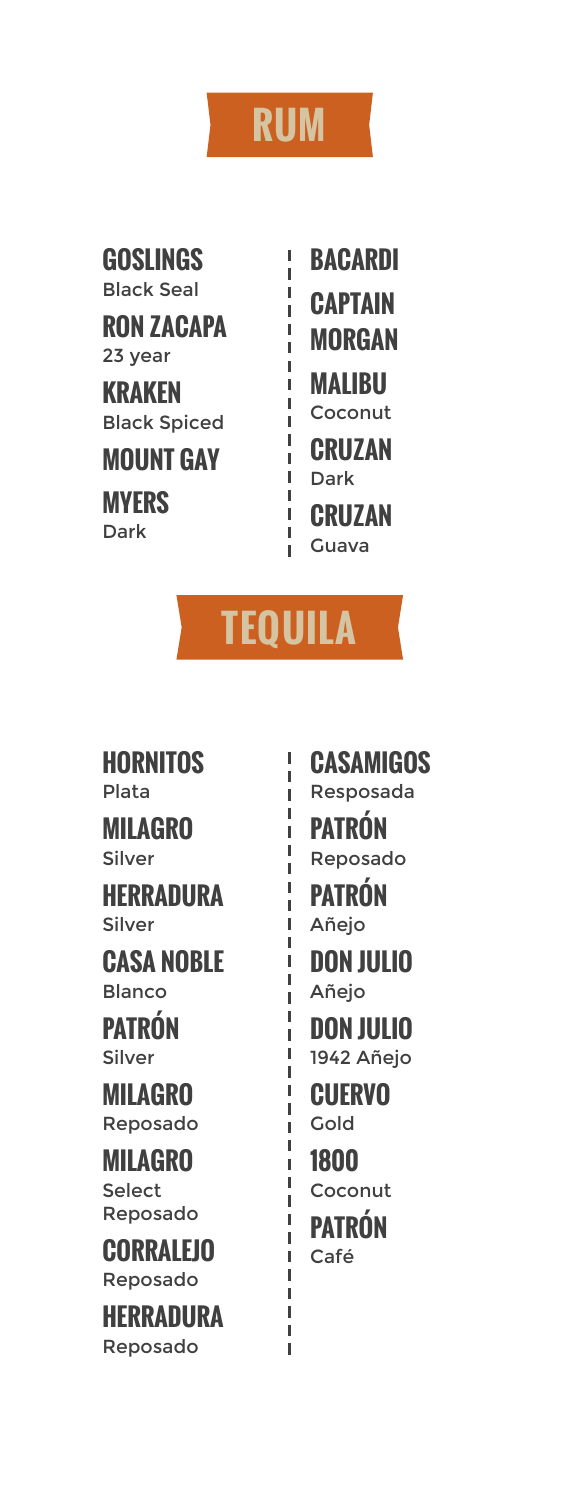



I I Ĭ. Ĭ. I ı Ï I I I Ĭ. I Ĭ. Ï Ï Ĭ. Ĭ. I I Ï I П Ï Ï Ï Ï ī Ï I I Ï Ï I I I Ï

**DEWAR'S** 12 Year

**DEWAR'S** White Label

**JOHNNIE WALKER** Black Label

**GLENLIVET** 12 Year

**GLENLIVET** Nadurra

**FAMOUS GROUSE**

**LAGAVULIN** 16 Year

**BALVENIE** 12 Year

**MACALLAN** 12 Year

**LAPHROAIG** 18 Year

**GLENFARCLAS** 21 Year

**TALISKER** 10 Year

**CHIVAS REGAL**

**GLENMORANGIE** Quinta Ruban

**OBAN** 14 Year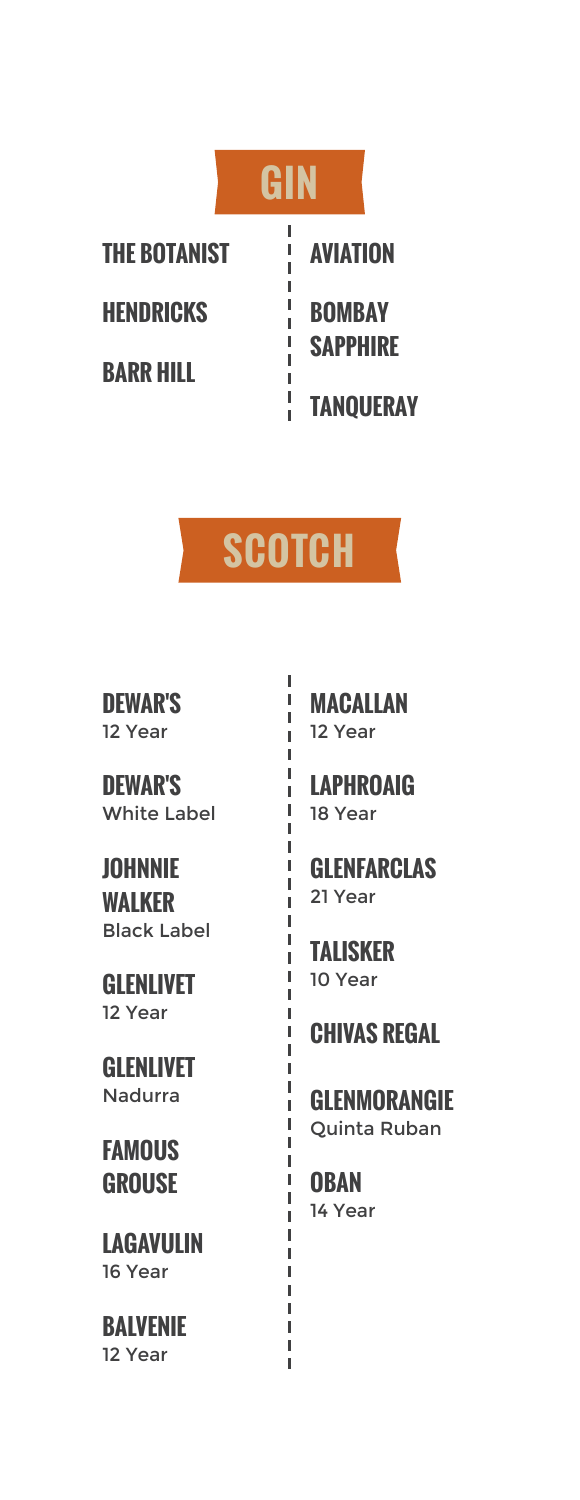

Ē.

| I<br><b>JAMESON</b>                        | <b>FIREBALL</b>                         |
|--------------------------------------------|-----------------------------------------|
| <b>PADDY</b>                               | <b>CROWN ROYAL</b>                      |
| <b>JACK DANIEL'S</b>                       | <b>TEMPLETON</b><br><b>RYF</b>          |
| <b>JACK DANIEL'S</b><br><b>HONEY</b>       | <b>GREEN SPOT</b>                       |
| <b>TULLAMORE</b><br><b>DEW</b>             | <b>TEELING</b>                          |
| <b>DAD'S HAT RYE</b>                       | <b>THE YAMAZAKI</b>                     |
| <b>WHISTLE PIG</b>                         | <b>RED BREAST</b><br><b>Single Malt</b> |
| <b>RYE</b>                                 | <b>JP WISER'S RYE</b>                   |
| <b>BULLEIT RYE</b>                         | <b>SEAGRAM'S 7</b>                      |
| NIKKA<br>I<br><b>Pure Malt</b>             | <b>SEAGRAM'S</b><br>V.O.                |
| I<br><b>MONKEY</b><br>I<br><b>SHOULDER</b> |                                         |
| <b>MAKERS MARK</b>                         |                                         |